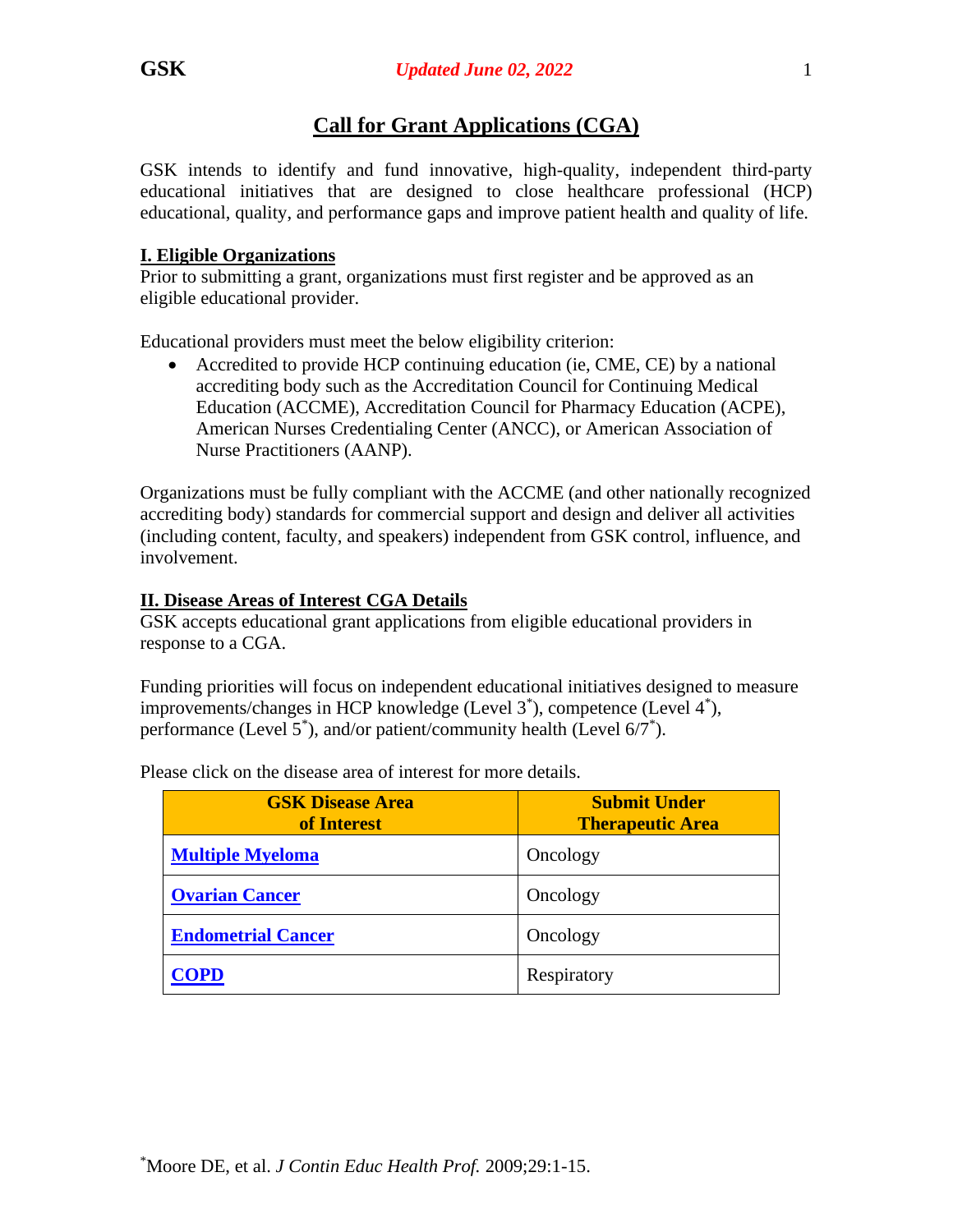### <span id="page-1-0"></span>**III. Grant Review Criteria**

Grant applications are reviewed based on the following criteria:

#### **1. Compliance**

Grant requests are assessed for completeness of the application; compliance with all applicable laws, policies, and guidelines; and project management plan and budget.

- 1.1 Compliant with guidelines for IME/CME
- 1.2 Free of commercial bias/influence, non-promotional, and fair balanced
- 1.3 Budget costs are reasonable and customary
- 1.4 No GSK funds are used for food, beverage, meals, travel, or accommodation costs for attendees

Please do not include specific faculty names in the submitted grant applications.

#### **2. Disease Area Alignment**

Grant requests are prioritized based on optimal alignment with patient needs, HCP performance gaps, healthcare system quality gaps, and GSK clinical interests.

2.1 Aligns with GSK's clinical disease interests

#### **3. Needs Assessment/Gaps**

Grant requests should include an independent, evidence-based needs assessment that identifies the knowledge, competence, performance, and/or patient/community health gaps that exist. Utilization of multiple methods of assessing learning needs and gaps between current practice and evidence-based best practice provides an accurate and balanced prospective.

- 3.1 Needs assessment is independent, evidence-based, and scientifically/medically accurate; educational/quality/professional practice gaps have been identified
- 3.2 Educational/quality/professional practice gaps are HCP knowledge, competence, performance, and/or patient/community health
- 3.3 Strategy used to identify needs/gaps (eg, survey/interview; focus group; peerreview published data; nationally recognized consensus sources for clinical performance/quality measures such as AHRQ, NCQA, NQF, PCPI, CMS-PQRS; patient chart/EHR data; medical claims data, etc)

#### **4. Learning Objectives/Educational Design**

Grant requests should provide measurable learning objectives that are aligned with the identified needs and expected improvements of the target audience. Bringing HCPs from various disciplines together in tailored learning environments can enable participants to learn both individually and as collaborative members of the healthcare team, with a common goal of improving patient health.

- 4.1 Learning objectives are measurable and designed to close identified gaps
- 4.2 Educational design is interactive and considers appropriate target audience (including collaborative members of the healthcare team and patients, as appropriate) and learning preferences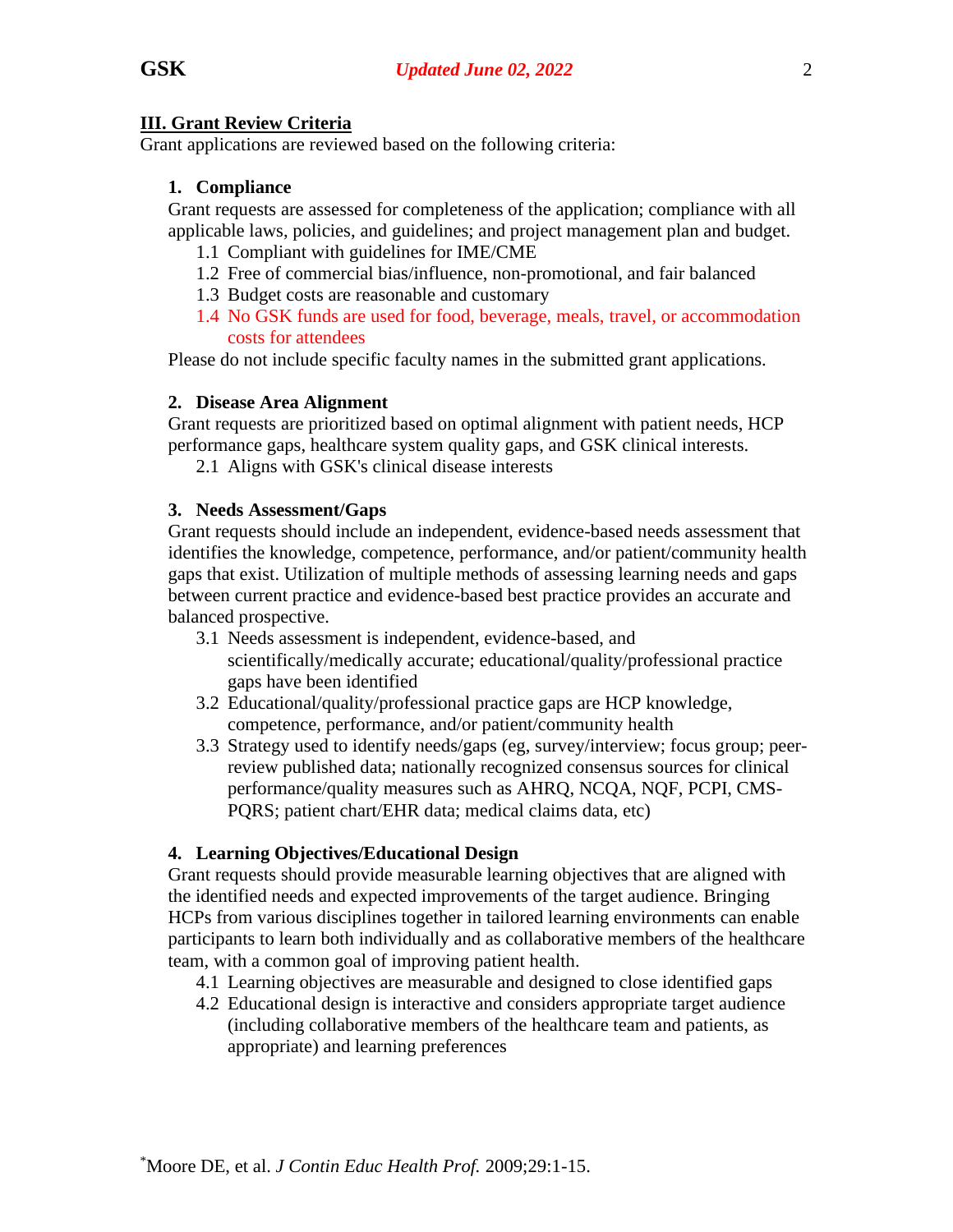- 4.3 For curriculum-based initiatives, educational design incorporates an organized and hands-on approach to guide learners through longitudinal curriculum that focuses on performance/quality improvement (as appropriate)
- 4.4 Strategy to enhance change (eg, tools that support application of knowledge into practice such as algorithms, patient compliance materials, office compliance tools, reminder systems, patient feedback, system changes, etc) has been included to reinforce learning (as appropriate)

## **5. Educational Outcomes**

Grant requests should have a strategic plan to measure educational outcomes. Using Moore's 2009 expanded educational outcomes framework\* , initiatives that are designed to measure improvements/changes in HCP knowledge and higher (Levels 3- 7 \* ) are funding priorities.

- 5.1 Strategic plan to measure educational outcomes is realistic for the scope of the initiative and designed to measure if the learning objectives were achieved
- 5.2 Overall initiative is designed to measure changes in HCP knowledge (Level 3 \* ), competence (Level 4\* ), performance (Level 5\* ), and/or patient/community health (Level 6/7\* )
- 5.3 Strategy used to evaluate effectiveness of initiative (eg, direct and objective assessments, audience response system, pre/post tests, case studies, chart audits, patient surveys, EHR data, disease screening audits, medical claims data, etc)
- 5.4 Publication or communication strategy is designed for dissemination of educational outcomes results so that best practices and ways to improve can be shared to further improve patient health

# **IV. Conflicts of Interest**

Conflicts of interest must be identified, mitigated, and disclosed. The educational provider is required to show that any organization, group, or individual who is in a position to control the content of an educational activity has disclosed all financial relationships with any commercial interest (ineligible company). This includes, but is not limited to, educational partners and any of its affiliates, subsidiaries, or parent company. GSK accepts the ACCME's definition of "relevant financial relationships" as financial relationships in any amount occurring within the past 24 months that create a conflict of interest. Failure to identify, mitigate, and disclose all known conflicts of interest will disqualify the grant requestor.

# **V. Terms and Conditions**

- 1. Grants should be submitted via the GSK website: [www.GSKgrants.com](http://www.gskgrants.com/)
- 2. This CGA does not commit GSK to award a grant or to pay any costs incurred in the preparation of a response to this request.
- 3. GSK reserves the right to accept or reject any or all applications received as a result of this request or to cancel in part or in its entirety this CGA at any time without prior notification or permission.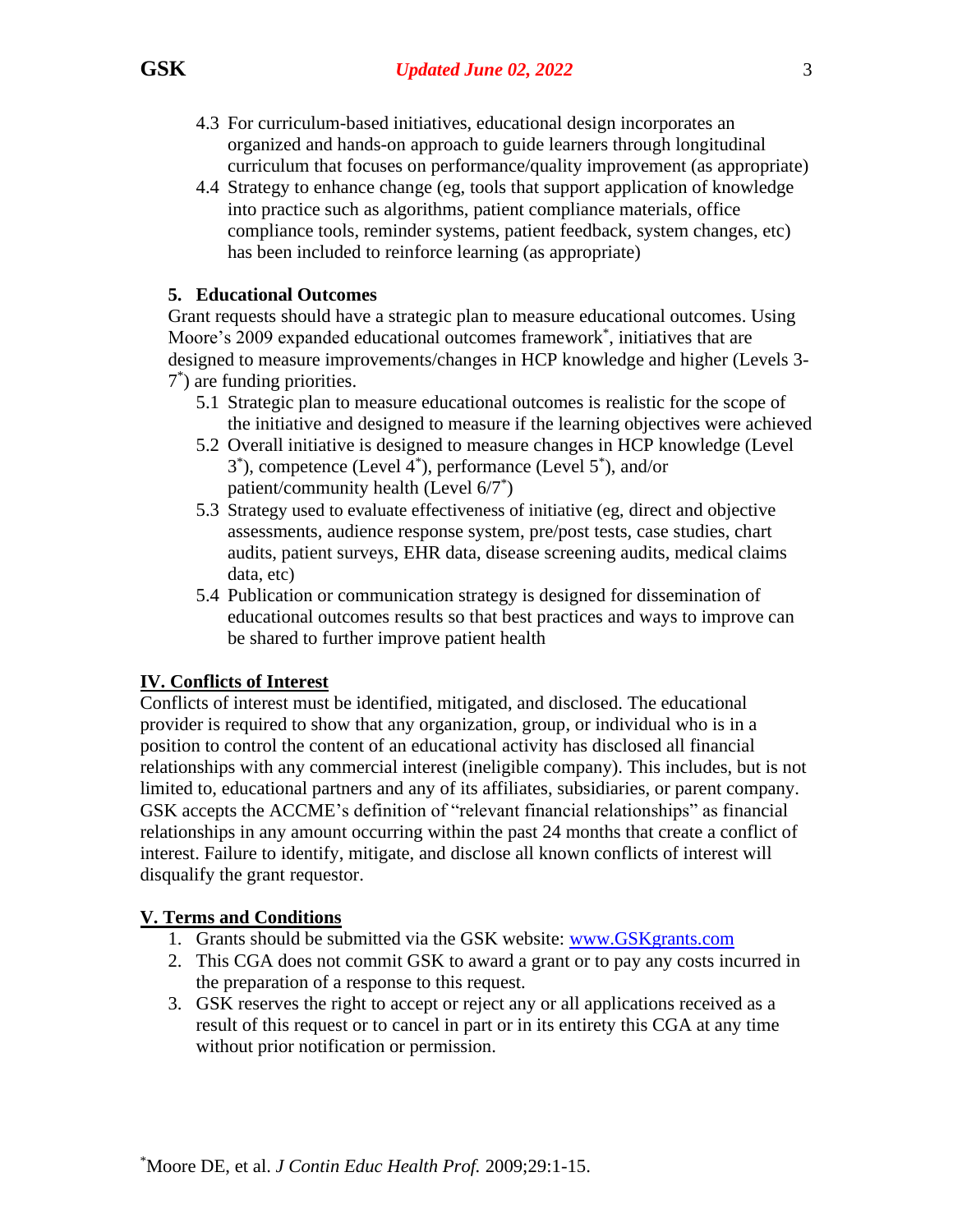- 4. GSK reserves the right to post submissions and announce the details of successful grant applications by whatever means ensures transparency, such as on GSK's website, in presentations, and/or in other public media.
- 5. All communications about the CGA must come exclusively to GSK US Medical Affairs. Failure to comply may disqualify providers from receiving future grants.

### **VI. Transparency**

Consistent with our commitment to transparency and in accordance with statutory requirements, GSK reports funded educational grants in the US. GSK reserves the right to post submissions and results on our website. Per GSK's Letter of Agreement, GSK funds are not permitted to defray or pay any costs for food, beverage, meals, travel, or accommodations for program attendees.

## **VII. Contingency Plans due to COVID**

For educational grant applications with live, in-person activities at conferences or venues, GSK requests that educational providers include a contingency plan for a pivot to a virtual format, if applicable. GSK will review educational grant applications to allow for flexibility as the COVID situation continues to evolve.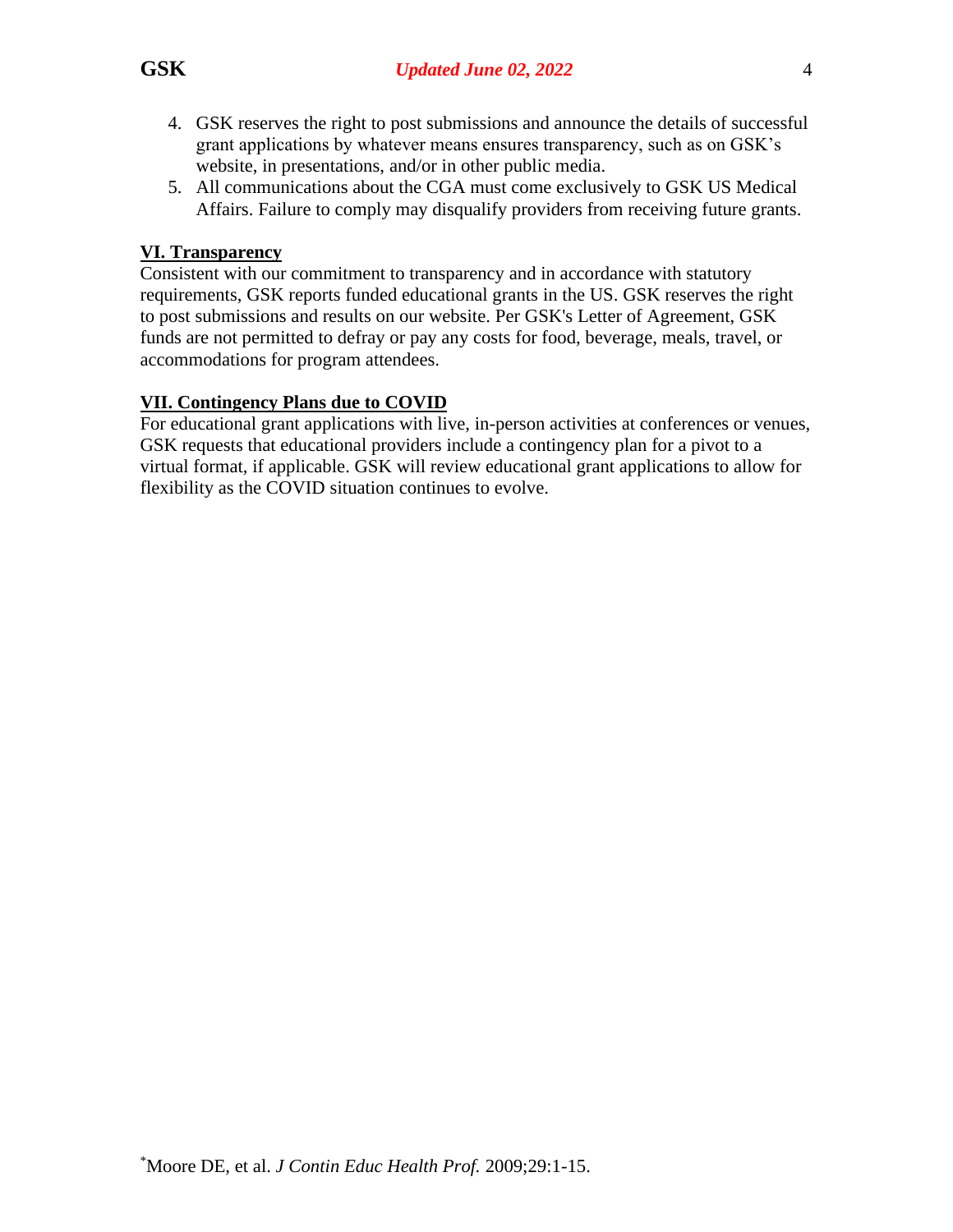## <span id="page-4-0"></span>**MULTIPLE MYELOMA**

| <b>Timeline:</b>                       | Grants may be submitted June 2, 2022 through September 1, 2022. We aim to<br>communicate decisions within 3 months from grant submission date.                                                                                                                                                                                                                                                                                                                                                                                                                                                                                                                                                                                                                                                                                                                                                                                                                                                       |
|----------------------------------------|------------------------------------------------------------------------------------------------------------------------------------------------------------------------------------------------------------------------------------------------------------------------------------------------------------------------------------------------------------------------------------------------------------------------------------------------------------------------------------------------------------------------------------------------------------------------------------------------------------------------------------------------------------------------------------------------------------------------------------------------------------------------------------------------------------------------------------------------------------------------------------------------------------------------------------------------------------------------------------------------------|
| <b>Healthcare Gap(s):</b>              | Our intent is to fund educational initiatives that are designed to close at least 1 of the<br>following independently identified healthcare gaps; however, other independently<br>identified healthcare gaps are also encouraged to be included:                                                                                                                                                                                                                                                                                                                                                                                                                                                                                                                                                                                                                                                                                                                                                     |
|                                        | (1) Standard of care for the treatment of relapsed/refractory multiple myeloma as<br>reflected in current and evidence-based guidelines <sup>1</sup><br>(2) Rationale for use of BCMA targeted therapies in the relapsed/refractory treatment<br>settings for multiple myelom $a^{2-5}$<br>(3) Therapeutic management of patients with relapsed/refractory multiple myeloma<br>including: $1,6-9$<br>Optimization of therapeutic approaches based on diagnostic evaluation, patient<br>characteristics, disease-related factors, and prior/current treatment regimens<br>Importance of the multidisciplinary care team:<br>- Recognition, management, and mitigation of adverse events, including the<br>potential for ocular toxicity with antibody-drug conjugates<br>- Patient education, shared decision-making, and patient-reported outcomes<br>(4) Healthcare disparity and inequity in the management of patients with multiple<br>myeloma, including clinical trial diversity <sup>10</sup> |
| <b>More Information:</b>               | Our intent is to fund educational initiatives for hematologist oncologists, medical<br>oncologists, ophthalmologists, optometrists, advanced healthcare practitioners,<br>pharmacists, and nurses that use multi-channel platforms and reach a national, regional,<br>and/or local audience. Educational initiatives at national conferences and regional or<br>local meetings will be considered. Preference is for educational initiatives that are<br>accredited (eg, by the ACCME, ANCC, ACPE, AANP, AAPA, etc).                                                                                                                                                                                                                                                                                                                                                                                                                                                                                 |
| <b>Educational</b><br><b>Outcomes:</b> | Grants that are designed to measure improvements/changes in HCP knowledge (Level<br>$3^*$ ), competence (Level $4^*$ ), performance (Level $5^*$ ), and/or patient/community health<br>(Level $6/7^*$ ) are funding priorities.                                                                                                                                                                                                                                                                                                                                                                                                                                                                                                                                                                                                                                                                                                                                                                      |
| <b>Budget Available:</b>               | The available budget for this CGA is \$200K.                                                                                                                                                                                                                                                                                                                                                                                                                                                                                                                                                                                                                                                                                                                                                                                                                                                                                                                                                         |
| <b>References:</b>                     | 1. National Comprehensive Cancer Network Clinical Practice Guidelines in Oncology:<br>Multiple Myeloma. Version 3.2022-October 27, 2021.<br>https://www.nccn.org/professionals/physician_gls/pdf/myeloma.pdf<br>Yu B, Jiang T, Liu D. J Hematol Oncol. 2020;13:125.<br>2.<br>https://doi.org/10.1186/s13045-020-00962-7<br>3. Cho SF, Lin L, Xing L, et al. Cancers (Basel). 2020;12:1473.<br>https://doi.org/10.3390/cancers12061473<br>Chim CS, Kumar SK, Orlowski RZ, et al. Leukemia. 2018;32:252-262.<br>4.<br>Chim CS, Kumar SK, Orlowski RZ, et al. Leukemia. 2019;33:1058-1059.<br>https://doi.org/10.1038/leu.2017.329                                                                                                                                                                                                                                                                                                                                                                      |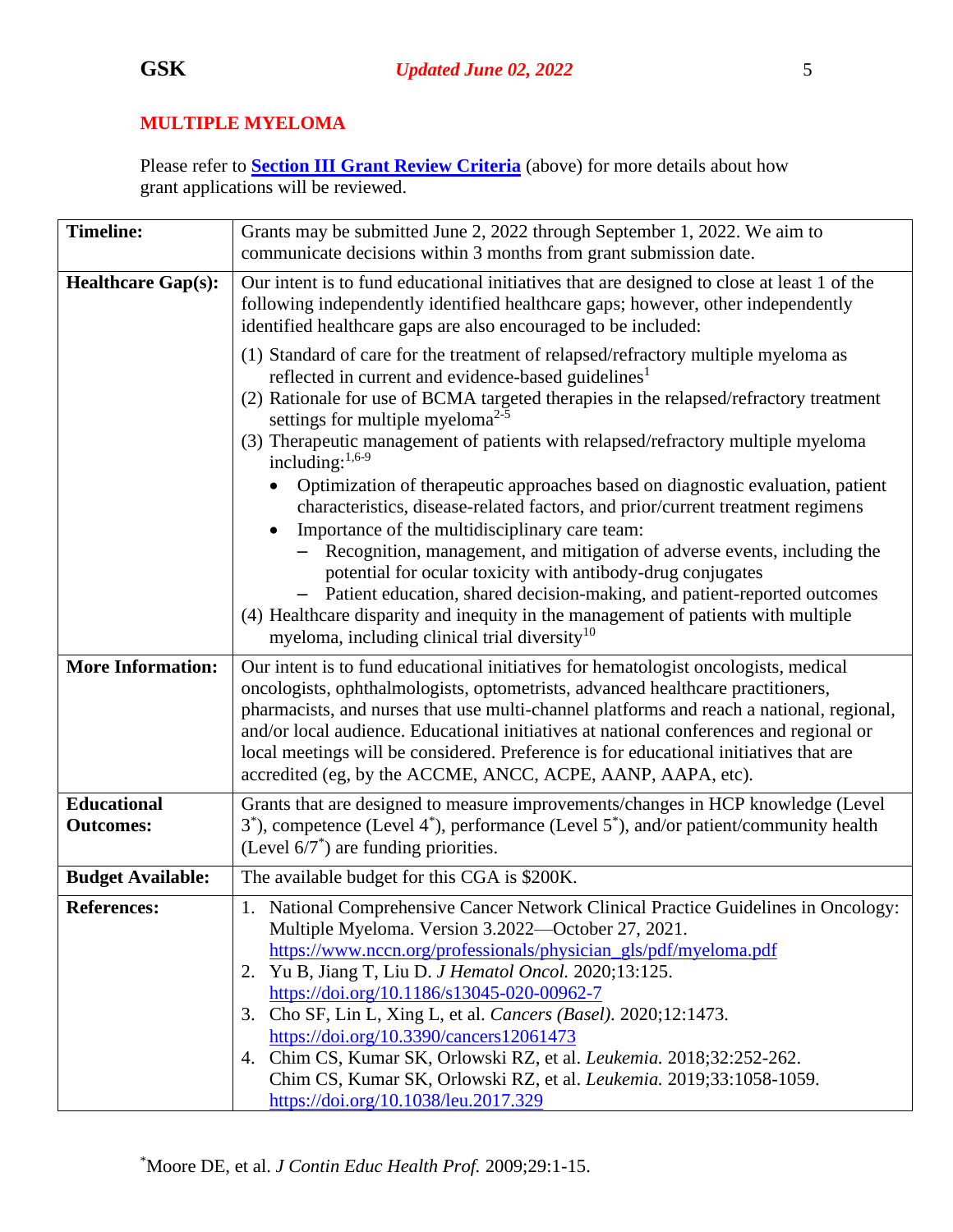| https://doi.org/10.1038/leu.2015.356<br>Anderson KC. Clin Cancer Res. 2016;22:5419-5427. https://doi.org/10.1158/1078-<br>6. |  |
|------------------------------------------------------------------------------------------------------------------------------|--|
|                                                                                                                              |  |
|                                                                                                                              |  |
| 0432.CCR-16-0625                                                                                                             |  |
| 7. Castella M, Fernández de Larrea C, Martín-Antonio B. Int J Mol Sci. 2018;19:3613.                                         |  |
| https://doi.org/10.3390/ijms19113613                                                                                         |  |
| 8. Eaton JS, Miller PE, Mannis MJ, et al. J Ocul Pharmacol Ther. 2015;31:589-604.                                            |  |
| https://doi.org/10.1089/jop.2015.0064                                                                                        |  |
| 9. Selby P, Popescu R, Lawler M, et al. Am Soc Clin Oncol Edu Book. 2019;39:332-                                             |  |
| 340. https://doi.org/10.1200/EDBK_236857                                                                                     |  |
| 10. Gormley M, Fashion-Aje L, Locke, T, et al. Blood Cancer Discov. 2021;2:119-124.                                          |  |
| https://doi.org/10.1158/2643-3230.BCD-20-0123                                                                                |  |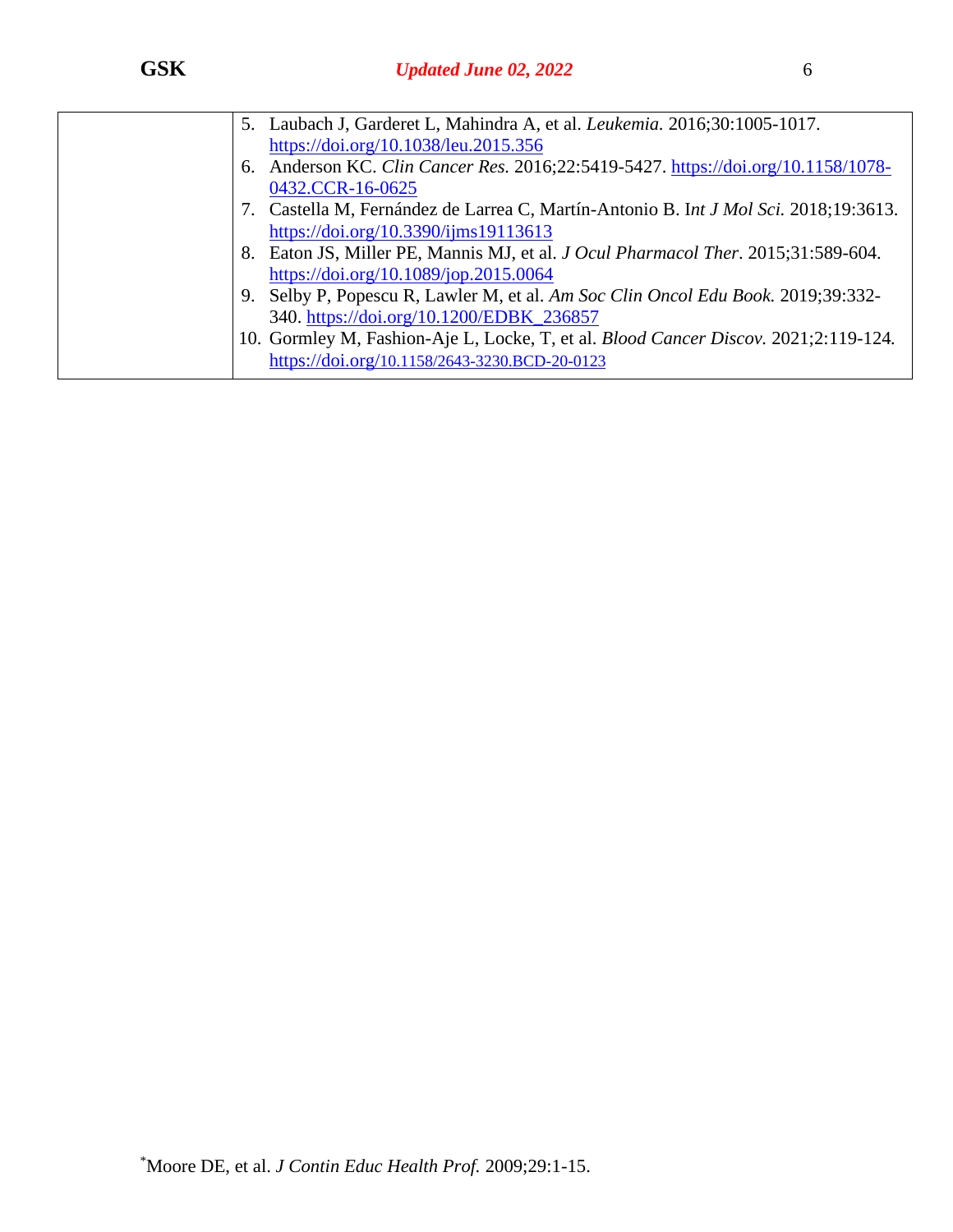# <span id="page-6-0"></span>**OVARIAN CANCER**

| <b>Timeline:</b>                       | Grants may be submitted June 2, 2022 through September 1, 2022. We aim to<br>communicate decisions within 3 months from grant submission date.                                                                                                                                                                                                                                                                                                                                                                                                                                                                                                                                                                                                   |
|----------------------------------------|--------------------------------------------------------------------------------------------------------------------------------------------------------------------------------------------------------------------------------------------------------------------------------------------------------------------------------------------------------------------------------------------------------------------------------------------------------------------------------------------------------------------------------------------------------------------------------------------------------------------------------------------------------------------------------------------------------------------------------------------------|
| <b>Healthcare Gap(s):</b>              | Our intent is to fund educational initiatives that are designed to close at least 1 of the<br>following independently identified healthcare gaps; however, inclusion of other<br>independently identified healthcare gaps is also encouraged:                                                                                                                                                                                                                                                                                                                                                                                                                                                                                                    |
|                                        | (1) Standard of care for the treatment of ovarian cancer as reflected in current and<br>evidence-based updates to guidelines <sup>1</sup><br>(2) Rationale for use of PARP inhibitors in the first-line and recurrent maintenance                                                                                                                                                                                                                                                                                                                                                                                                                                                                                                                |
|                                        | treatment settings for advanced ovarian cancer <sup>2-4</sup><br>(3) Strategies for the application of shared decision-making in patient selection and<br>understanding of appropriate treatment algorithms across all stages of ovarian<br>cancer <sup>5</sup>                                                                                                                                                                                                                                                                                                                                                                                                                                                                                  |
|                                        | (4) Importance of the multidisciplinary care team: $6$<br>- Recognition, management, and mitigation of treatment-related adverse events<br>associated with the use of PARP inhibitors <sup>7</sup><br>Patient education and patient-reported outcomes <sup>8-10</sup><br>(5) Healthcare disparity and inequity in the management of patients with ovarian<br>cancer, including clinical trial diversity <sup>11-14</sup>                                                                                                                                                                                                                                                                                                                         |
| <b>More Information:</b>               | Our intent is to fund educational initiatives for gynecologic oncologists, medical<br>oncologists, advanced healthcare practitioners, nurses, pharmacists, pathologists, and<br>other members of the multi-disciplinary care team that use multi-channel platforms and<br>reach a national or regional audience. Educational initiatives at national or regional<br>conferences will be considered. Preference is for educational initiatives that are<br>accredited (eg, by the ACCME, ANCC, ACPE, AANP, AAPA, etc).                                                                                                                                                                                                                            |
| <b>Educational</b><br><b>Outcomes:</b> | Grants that are designed to measure improvements/changes in HCP knowledge (Level<br>$3^*$ ), competence (Level $4^*$ ), performance (Level $5^*$ ), and/or patient/community health<br>(Level $6/7^*$ ) are funding priorities.                                                                                                                                                                                                                                                                                                                                                                                                                                                                                                                  |
| <b>Budget Available:</b>               | The available budget for this CGA is \$1.5M.                                                                                                                                                                                                                                                                                                                                                                                                                                                                                                                                                                                                                                                                                                     |
| <b>References:</b>                     | 1. NCCN Clinical Practice Guidelines in Oncology: Ovarian Cancer Including<br>Fallopian Tube Cancer and Primary Peritoneal Cancer. Version 3.2021—September<br>9, 2021. https://www.nccn.org/professionals/physician_gls/pdf/ovarian.pdf<br>2. Hanker LC, Loibl S, Burchardi N, et al. Ann Oncol. 2012;23:2605-2612.<br>https://doi.org/10.1093/annonc/mds203<br>3. Foo T, George A, Banrejee S. Genes Chromosomes Cancer. 2021;60:385-397.<br>https://doi.org/10.1002/gcc.22935<br>4. Valabrega G, Scotto G, Tuninetti V, et al. Int J Mol Sci. 2021; 22:4203.<br>https://doi.org/10.3390/ijms22084203<br>5. Josfeld L, Keinki C, Pammer C, et al. J Cancer Res Clin Oncol. 2021; 147:1725-<br>1732. https://doi.org/10.1007/s00432-021-03579-6 |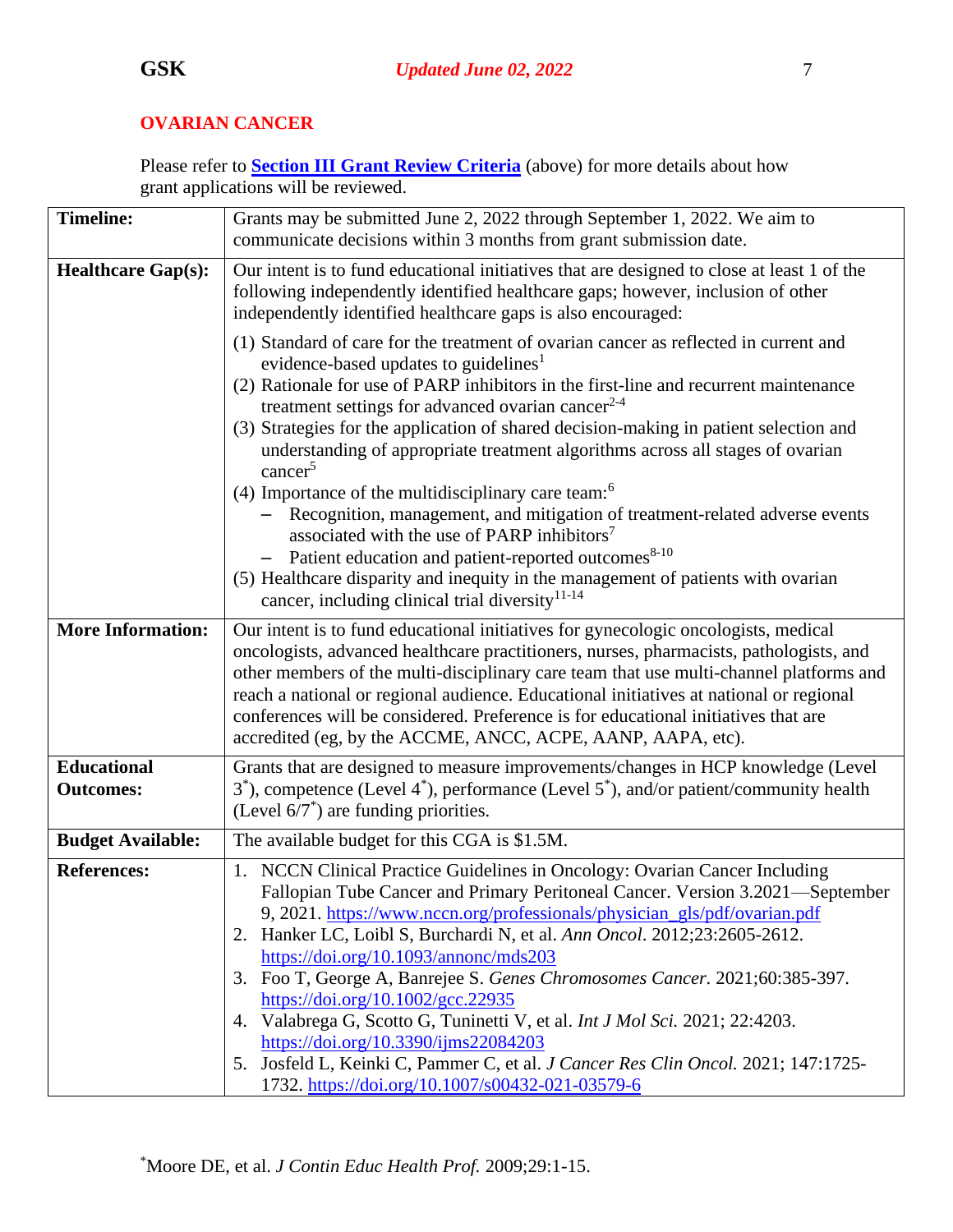| 6. Winters DA, Soukup T, Sevdalis N, et al. <i>BJU Int.</i> 2021;128: 271-279.        |
|---------------------------------------------------------------------------------------|
| https://doi.org/10.1111/bju.15495                                                     |
| 7. LaFargue CJ, Dal Molin GZ, Sood AK, et al. <i>Lancet Oncol</i> . 2019; 20:e15-e28. |
| https://doi.org/10.1016/S1470-2045(18)30786-1                                         |
| 8. Paterick TE, Nachiket P, Tajik AJ, et al. Proc (Bayl Univ Med Cent). 2017; 30:112- |
| 113. https://doi.org/10.1080/08998280.2017.11929552                                   |
| 9. Guelhan Inci M, Richter R, Heise K, et al. Cancers. 2021;13:631.                   |
| https://doi.org/10.3390/cancers13040631                                               |
| 10. Sisodia RC, Dewdney SB, Fader AN, et al. Gynecol Oncol. 2020; 158:194-200.        |
| https://doi.org/10.1016/j.ygyno.2020.04.696                                           |
| 11. Karanth S, Fowler M, Mao X, et al. JNCI Cancer Spectr. 2019;3:pkz084.             |
| https://doi.org/10.1093/jncics/pkz084                                                 |
| 12. Stenzel AE, Buas M, Moysich KB. Cancer Epidemiol. 2019;62:e101580.                |
| https://doi.org/10.1016/j.canep.2019.101580                                           |
| 13. Cronin KA, Howlader N, Stevens JL, et al. Cancer Epidemiol Biomarkers Prev.       |
| 2019;28:539-545. https://doi.org/10.1158/1055-9965.EPI-18-0285                        |
| 14. Villaneuva C, Chang J, Ziogas A, et al. Cancer Epidemiol. 2020;69:101825.         |
| https://doi.org/10.1016/j.canep.2020.101825                                           |
|                                                                                       |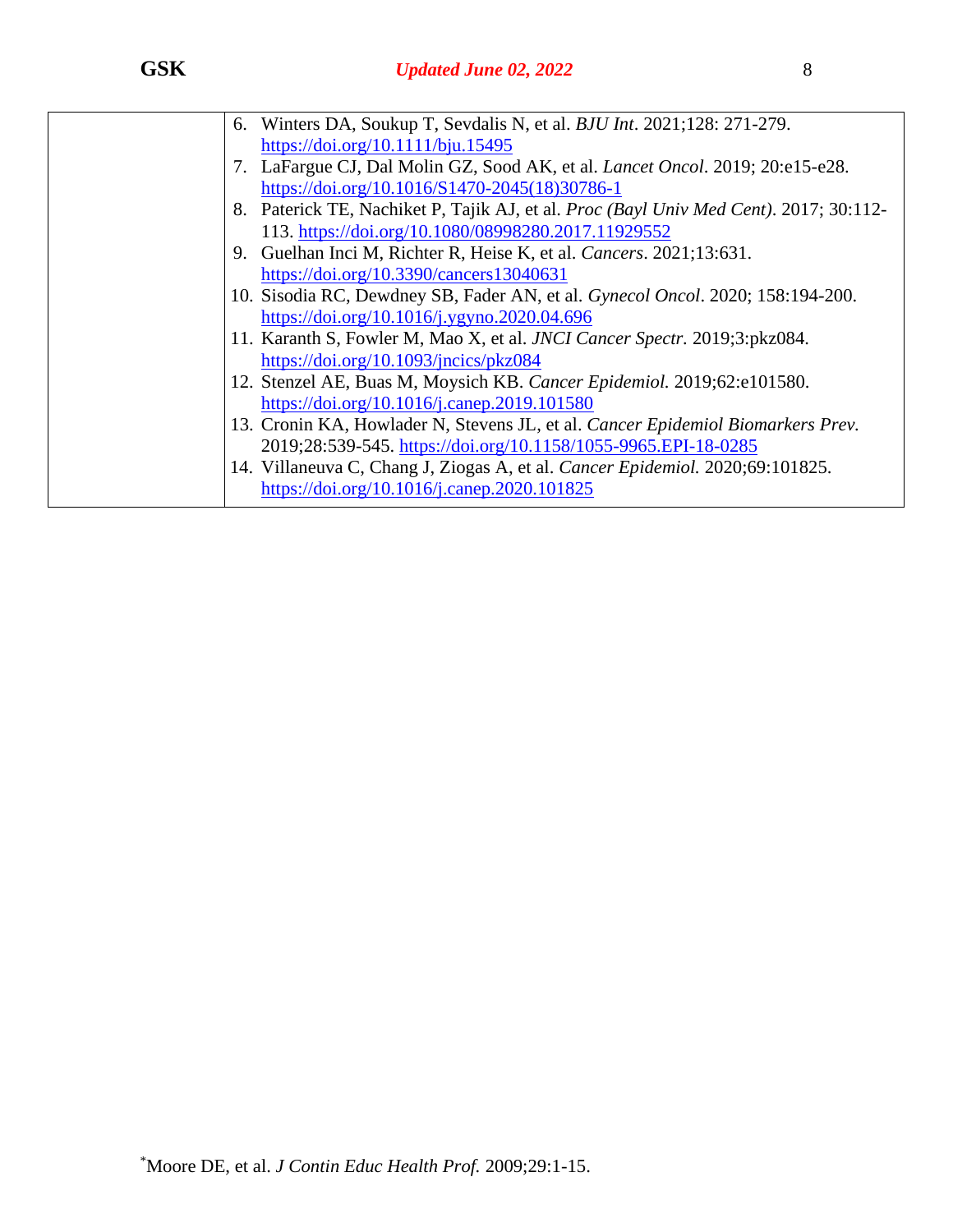# <span id="page-8-0"></span>**ENDOMETRIAL CANCER**

| <b>Timeline:</b>                       | Grants may be submitted June 2, 2022 through September 1, 2022. We aim to                                                                                                                                                                                                                                                                                                                                                                                                                                                                                                                                                                                                                                                                                                                                                                                                                                                                                                                                                                     |
|----------------------------------------|-----------------------------------------------------------------------------------------------------------------------------------------------------------------------------------------------------------------------------------------------------------------------------------------------------------------------------------------------------------------------------------------------------------------------------------------------------------------------------------------------------------------------------------------------------------------------------------------------------------------------------------------------------------------------------------------------------------------------------------------------------------------------------------------------------------------------------------------------------------------------------------------------------------------------------------------------------------------------------------------------------------------------------------------------|
|                                        | communicate decisions within 3 months from grant submission date.                                                                                                                                                                                                                                                                                                                                                                                                                                                                                                                                                                                                                                                                                                                                                                                                                                                                                                                                                                             |
| <b>Healthcare Gap(s):</b>              | Our intent is to fund educational initiatives that are designed to close at least 1 of the<br>following independently identified healthcare gaps; however, other independently<br>identified healthcare gaps are also encouraged to be included:                                                                                                                                                                                                                                                                                                                                                                                                                                                                                                                                                                                                                                                                                                                                                                                              |
|                                        | (1) Standard of care for the treatment of endometrial cancer as reflected in current and<br>evidence-based updates to guidelines <sup>1</sup><br>(2) Rationale for use of immunotherapy in recurrent advanced endometrial cancer <sup>2-3</sup><br>(3) Lack of understanding of the role of predictive biomarkers in guiding the treatment<br>of patients with endometrial cancer <sup>4-5</sup><br>(4) Strategies for the application of shared decision-making in patient selection and<br>understanding of appropriate treatment algorithms across all stages of endometrial<br>cancer <sup>6</sup><br>(5) Importance of the multidisciplinary care team: <sup>7</sup><br>- Recognition, management, and mitigation of immune-related adverse events in<br>patients receiving immunotherapy <sup>8-10</sup><br>Patient education and patient-reported outcomes <sup>11-12</sup><br>(6) Healthcare disparities and inequities in the management of patients with<br>endometrial cancer, including clinical trial diversity <sup>13-17</sup> |
| <b>More Information:</b>               | Our intent is to fund educational initiatives for gynecologic oncologists, medical<br>oncologists, advanced healthcare practitioners, nurses, pharmacists, pathologists, and<br>other members of the multi-disciplinary care team that use multi-channel platforms and<br>reach a national or regional audience. Educational initiatives at national or regional<br>conferences will be considered. Preference is for educational initiatives that are<br>accredited (eg, by the ACCME, ANCC, ACPE, AANP, AAPA, etc).                                                                                                                                                                                                                                                                                                                                                                                                                                                                                                                         |
| <b>Educational</b><br><b>Outcomes:</b> | Grants that are designed to measure improvements/changes in HCP knowledge (Level<br>$3^*$ ), competence (Level $4^*$ ), performance (Level $5^*$ ), and/or patient/community health<br>(Level $6/7^*$ ) are funding priorities.                                                                                                                                                                                                                                                                                                                                                                                                                                                                                                                                                                                                                                                                                                                                                                                                               |
| <b>Budget Available:</b>               | The available budget for this CGA is \$1M.                                                                                                                                                                                                                                                                                                                                                                                                                                                                                                                                                                                                                                                                                                                                                                                                                                                                                                                                                                                                    |
| <b>References:</b>                     | 1. NCCN Clinical Practice Guidelines In Oncology: Uterine Neoplasms. Version<br>1.2022—November 4, 2021.<br>https://www.nccn.org/professionals/physician_gls/pdf/uterine.pdf<br>2. Green A, Feinberg J, Makker V. Am Soc Clin Oncol Educ Book. 2020:40:1-7.<br>https://doi.org/10.1200/EDBK_280503<br>3. Gómez-Raposo C, Salvador MM, Zamora CA, et al. Crit Rev Oncol Hematol.<br>2021;161:103306.https://doi.org/10.1016/j.critrevonc.2021.103306<br>Dörk T, Hillemanns P, Tempfer C, et al. Cancers (Basel). 2020;12:2407.<br>4.<br>https://doi.org/10.3390/cancers12092407                                                                                                                                                                                                                                                                                                                                                                                                                                                                |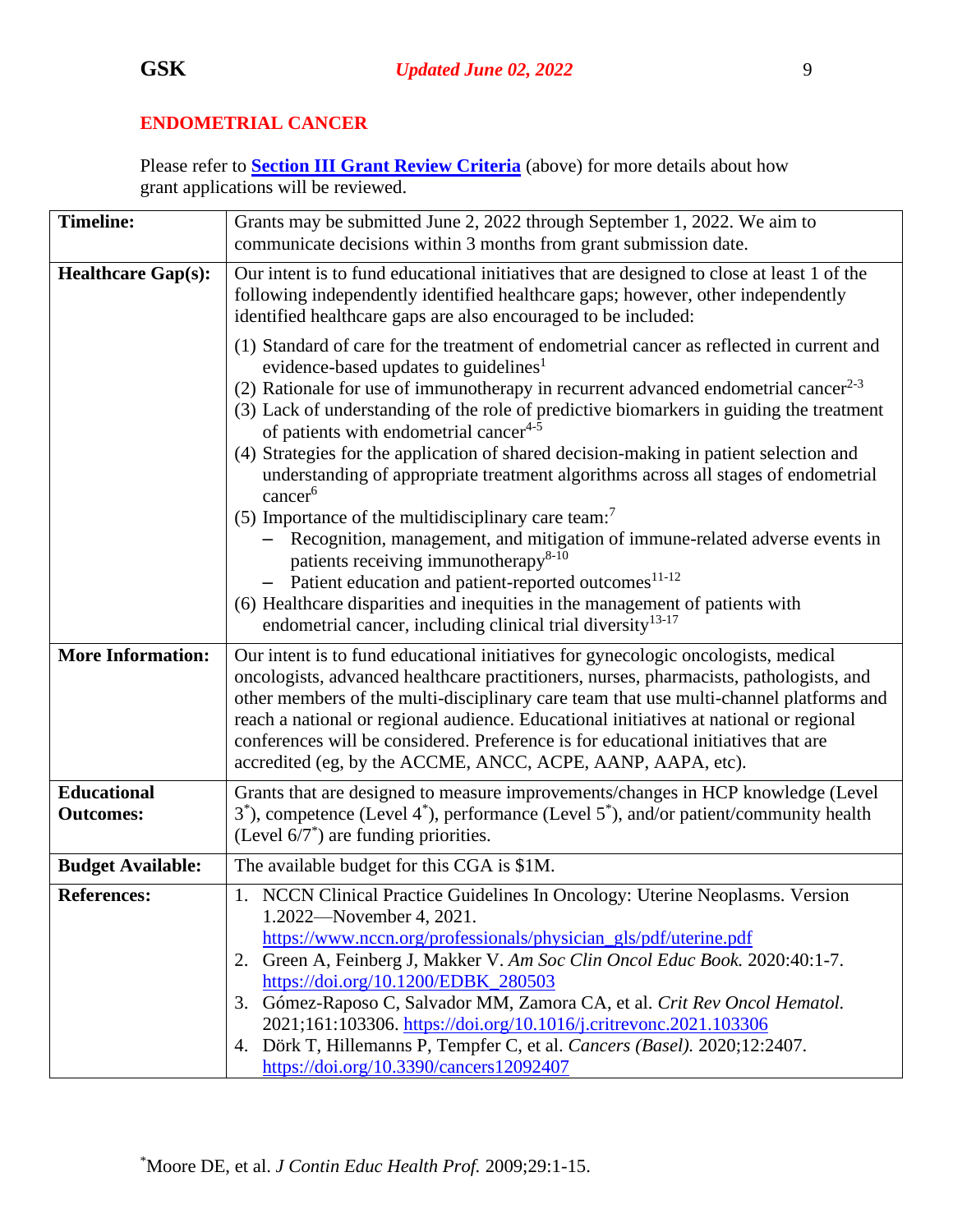| 5. Rubia EC, Martinez-Garcia E, Dittmar G, et al. J Clin Med. 2020;9:1900.        |
|-----------------------------------------------------------------------------------|
| https://doi.org/10.3390/jcm9061900                                                |
| 6. Josfeld L, Keinki C, Pammer C, et al. J Cancer Res Clin Oncol. 2021; 147:1725- |
| 1732. https://doi.org/10.1007/s00432-021-03579-6                                  |
| 7. Winters DA, Soukup T, Sevdalis N, et al. <i>BJU Int.</i> 2021;128: 271-279.    |
| https://doi.org/10.1111/bju.15495                                                 |
| 8. NCCN Clinical Practice Guidelines in Oncology: Management of Immunotherapy-    |
| Related Toxicities. Version 4.2021—September 27, 2021.                            |
| https://www.nccn.org/professionals/physician_gls/pdf/immunotherapy.pdf            |
| 9. Brahmer JR, Abu-Sbeih H, Ascierto PA, et al. J Immunother Cancer.              |
| 2021;9:e002435.https://doi.org/10.1136/jitc-2021-002435                           |
| 10. Rochefoucauld J, Noel N, Lambotte O. Intern Emerg Med. 2020;15:587-598.       |
| https://doi.org/10.1007/s11739-020-02295-2                                        |
| 11. Wood LS, Moldawer NP, Lewis C. Clin J Oncol Nurs. 2019;23:271-280.            |
| https://doi.org/10.1188/19.CJON.271-280                                           |
| 12. Sisodia RC, Dewdney SB, Fader AN, et al. Gynecol Oncol. 2020;158:194-200.     |
| https://doi.org/10.1016/j.gyno.2020.04.696                                        |
| 13. Barrington DA, Sinnott JA, Calo C, et al. J Gynecol Oncol. 2020;158:407-414.  |
| https://doi.org/10.1016/j.ygyno.2020.05.018                                       |
| 14. Huang AB, Huang Y, Hur C, et al. Am J Obstet Gynecol.2020;223:396.e1-396.e13. |
| https://doi.org/10.1016/j.ajog.2020.02.021                                        |
| 15. Javadian P, Washington C, Mukasa S, et al. Cancers (Basel). 2021;13:1900.     |
| https://doi.org/10.3390/cancers13081900                                           |
| 16. Park AB, Darcy KM, Tian C, et al. Gynecol Oncol. 2021;163:125-129.            |
| https://doi.org/10.1016/j.ygyno.2021.07.022                                       |
| 17. Rodriguez VE, LeBrón AMW, Chang J, et al. Cancer. 2021;127:2423-2431.         |
| https://doi.org/10.1002/cncr.33502                                                |
|                                                                                   |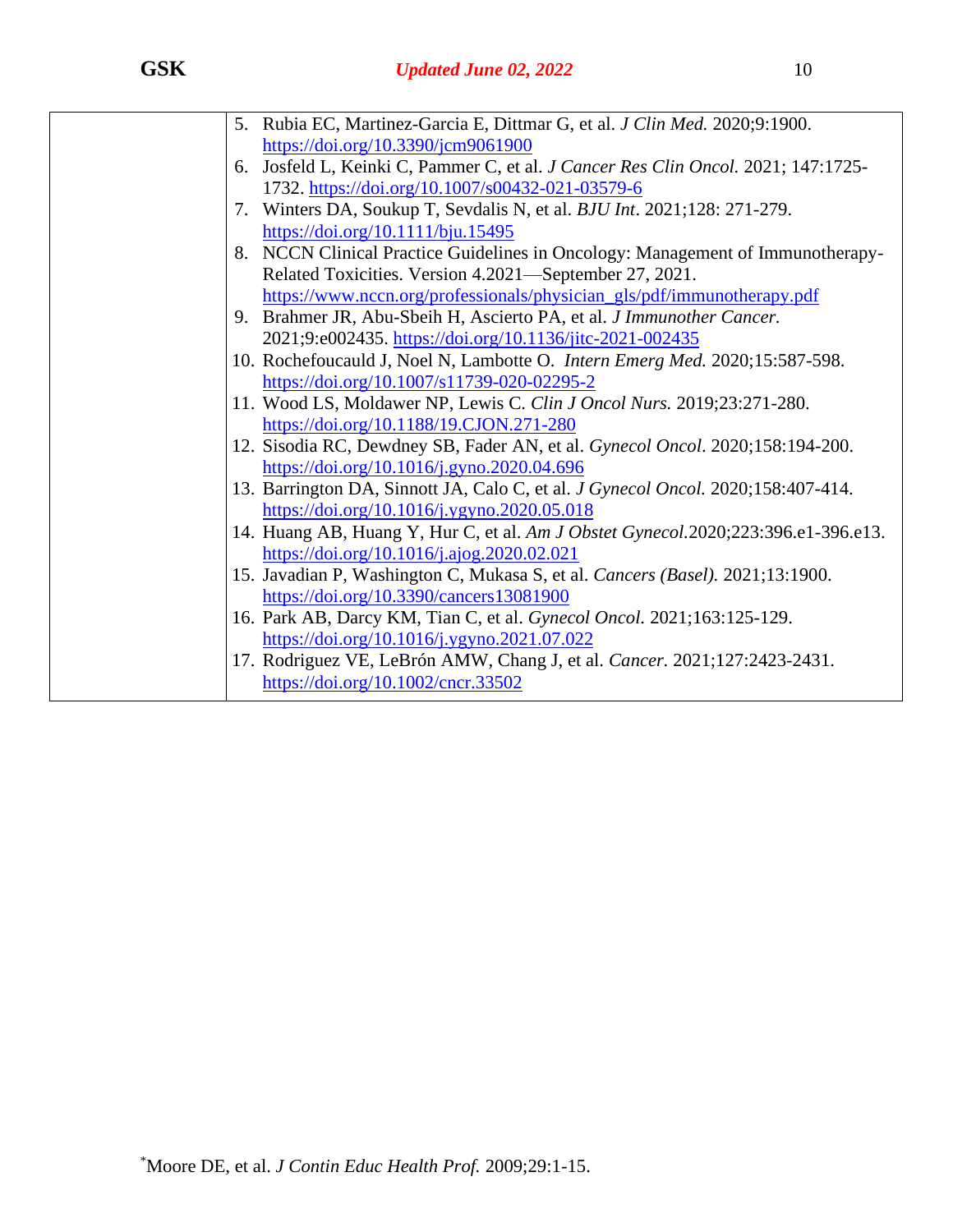# <span id="page-10-0"></span>**COPD**

| <b>Timeline:</b>                       | Grants may be submitted June 2, 2022 through September 1, 2022. We aim to                                                                                                                                                                                                                                                                                                                                                                                                                                                                                                                                                                                                                                                                                                                                                                                                                                                                                          |
|----------------------------------------|--------------------------------------------------------------------------------------------------------------------------------------------------------------------------------------------------------------------------------------------------------------------------------------------------------------------------------------------------------------------------------------------------------------------------------------------------------------------------------------------------------------------------------------------------------------------------------------------------------------------------------------------------------------------------------------------------------------------------------------------------------------------------------------------------------------------------------------------------------------------------------------------------------------------------------------------------------------------|
|                                        | communicate decisions within 3 months from grant submission date.                                                                                                                                                                                                                                                                                                                                                                                                                                                                                                                                                                                                                                                                                                                                                                                                                                                                                                  |
| <b>Healthcare Gap(s):</b>              | Our intent is to fund educational initiatives that are designed to close at least 1 of the<br>following independently identified healthcare gaps; however, other independently<br>identified healthcare gaps are also encouraged to be included:                                                                                                                                                                                                                                                                                                                                                                                                                                                                                                                                                                                                                                                                                                                   |
|                                        | (1) Employing best practice approaches for diagnosis and treatment of COPD,<br>including guideline recommended strategies and current pharmacologic<br>therapeutic options <sup>1-4</sup><br>(2) Employing patient centered strategies to personalize treatment/management plans<br>for COPD, including: $1-6$<br>Patient/HCP shared decision making<br>Strategies to improve patient adherence<br>Patient phenotyping (treatable traits)<br>(3) Identifying and addressing the unmet needs in COPD management (eg, under-<br>diagnosis and under-assessment of symptoms, delays in initiating therapy, poor<br>adherence and inhaler technique, failure to escalate therapy after symptomatic<br>events, and complex treatment regimens) <sup>6</sup><br>(4) Recognizing the importance of prompt treatment optimization to reduce symptom<br>burden and exacerbations, ER visits and hospitalizations, mortality, and future<br>exacerbation risk <sup>5-7</sup> |
| <b>More Information:</b>               | Our intent is to fund educational initiatives that use multi-channel platforms and reach a<br>national or regional audience. Preference is for educational initiatives that are                                                                                                                                                                                                                                                                                                                                                                                                                                                                                                                                                                                                                                                                                                                                                                                    |
|                                        | accredited.                                                                                                                                                                                                                                                                                                                                                                                                                                                                                                                                                                                                                                                                                                                                                                                                                                                                                                                                                        |
| <b>Educational</b><br><b>Outcomes:</b> | Grants that are designed to measure improvements/changes in HCP knowledge (Level<br>$3^*$ ), competence (Level $4^*$ ), performance (Level $5^*$ ), and/or patient/community health<br>(Level $6/7^*$ ) are funding priorities.                                                                                                                                                                                                                                                                                                                                                                                                                                                                                                                                                                                                                                                                                                                                    |
| <b>Budget Available:</b>               | The available budget for this CGA is \$500K.                                                                                                                                                                                                                                                                                                                                                                                                                                                                                                                                                                                                                                                                                                                                                                                                                                                                                                                       |
| <b>References:</b>                     | 1. Global Initiative for Chronic Obstructive Lung Disease (GOLD) Global Strategy for<br>the Diagnosis, Management, and Prevention of Chronic Obstructive Pulmonary<br>Disease. 2022. https://goldcopd.org/2022-gold-reports-2/<br>2. Rodrigo GJ, Price D, Anzueto A, et al. Int J Chron Obstruct Pulmon Dis. 2017;12:<br>907-922. https://doi.org/10.2147/COPD.S130482<br>3. Tashkin DP, Strange C. Int J Chron Obstruct Pulmon Dis. 2018;13:2587-2601.<br>https://doi.org/10.2147/COPD.S172240<br>4. Lipworth B, Kuo CR, Jabbal S. Int J Chron Obstruct Pulmon Dis. 2018;13:3003-<br>3009. https://doi.org/10.2147/COPD.S177333<br>5. Anzueto A, Miravitlles M. Am J Med. 2018;131:15-22.<br>https://doi.org/10.1016/j.amjmed.2018.05.003                                                                                                                                                                                                                         |